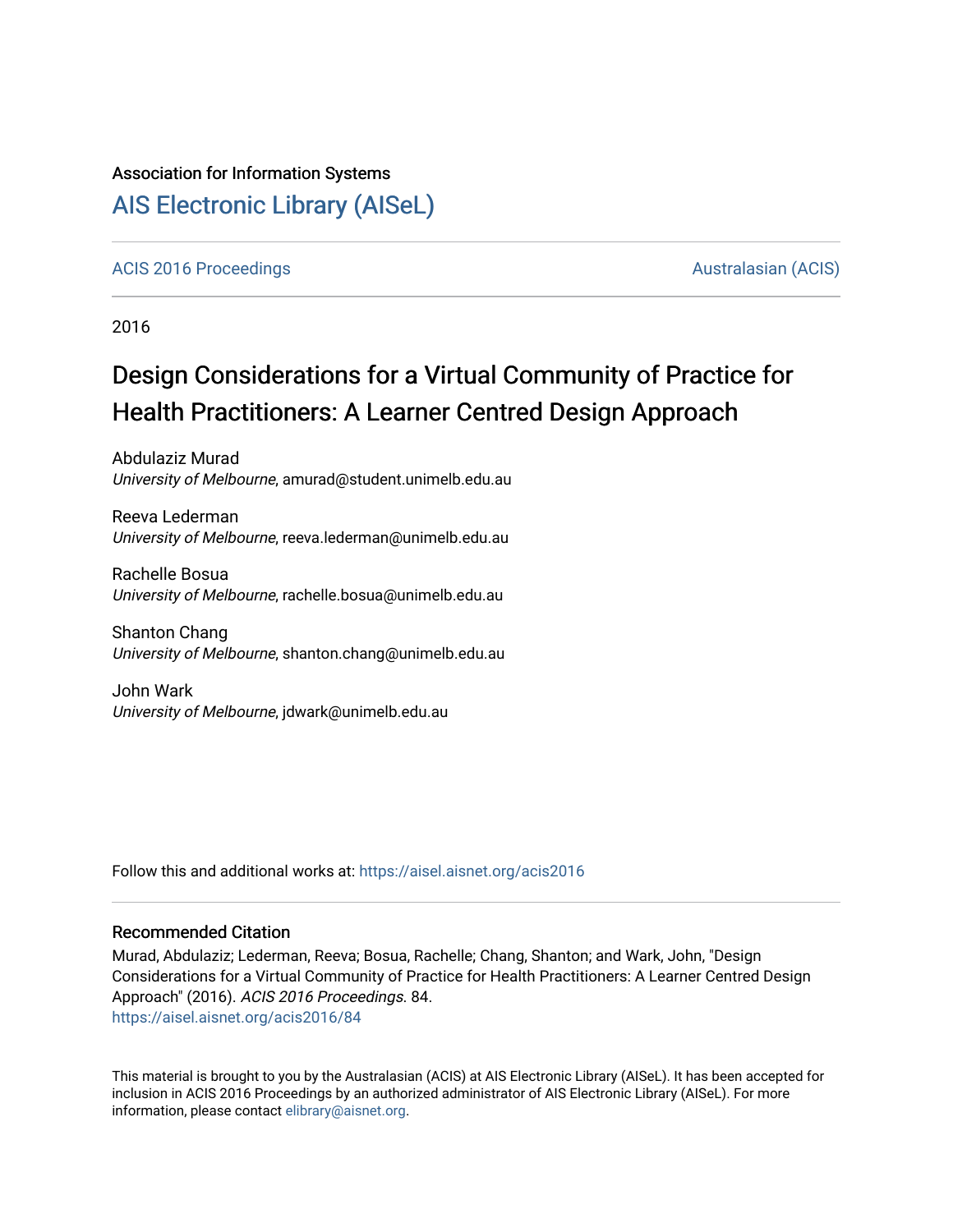## **Design Considerations for a Virtual Community of Practice for Health Practitioners: A Learner Centred Design Approach**

### **Abdulaziz Murad**

Department of Computing and Information Systems The University of Melbourne Melbourne, Australia Email: amurad@student.unimelb.edu.au

#### **Reeva Lederman**

Department of Computing and Information Systems The University of Melbourne Melbourne, Australia Email: reeva.lederman@unimelb.edu.au

#### **Rachelle Bosua**

Department of Computing and Information Systems The University of Melbourne Melbourne, Australia Email: rachelle.bosua@unimelb.edu.au

#### **Shanton Chang**

Department of Computing and Information Systems The University of Melbourne Melbourne, Australia Email: shanton.chang@unimelb.edu.au

#### **John Wark**

Department of Medicine The University of Melbourne Melbourne, Australia Email: jdwark@unimelb.edu.au

## **Abstract**

Online social networks are increasingly utilised by health practitioners, leading to development of virtual communities of practice (VCoP) where practitioners share knowledge and learn from other peers in the network. Yet, there is limited research on identifying design methods to retain participation in health VCoPs based on the learning theory imposed. Currently, research is focused more on health practitioners' behaviour when using the virtual community and not the tool itself. In this study, we propose a conceptual model based on the Learner Centred Design approach to designing a health VCoP in order to increase participation sustainment of the learning community. Expected outcomes of this study would validate the design considerations put forth and can be used as guidelines for future research as an evaluation metric for current and future Health VCoP projects.

**Keywords** Virtual Community of Practice, Health Practitioners, Learner Centred Design, Social Constructivism Learning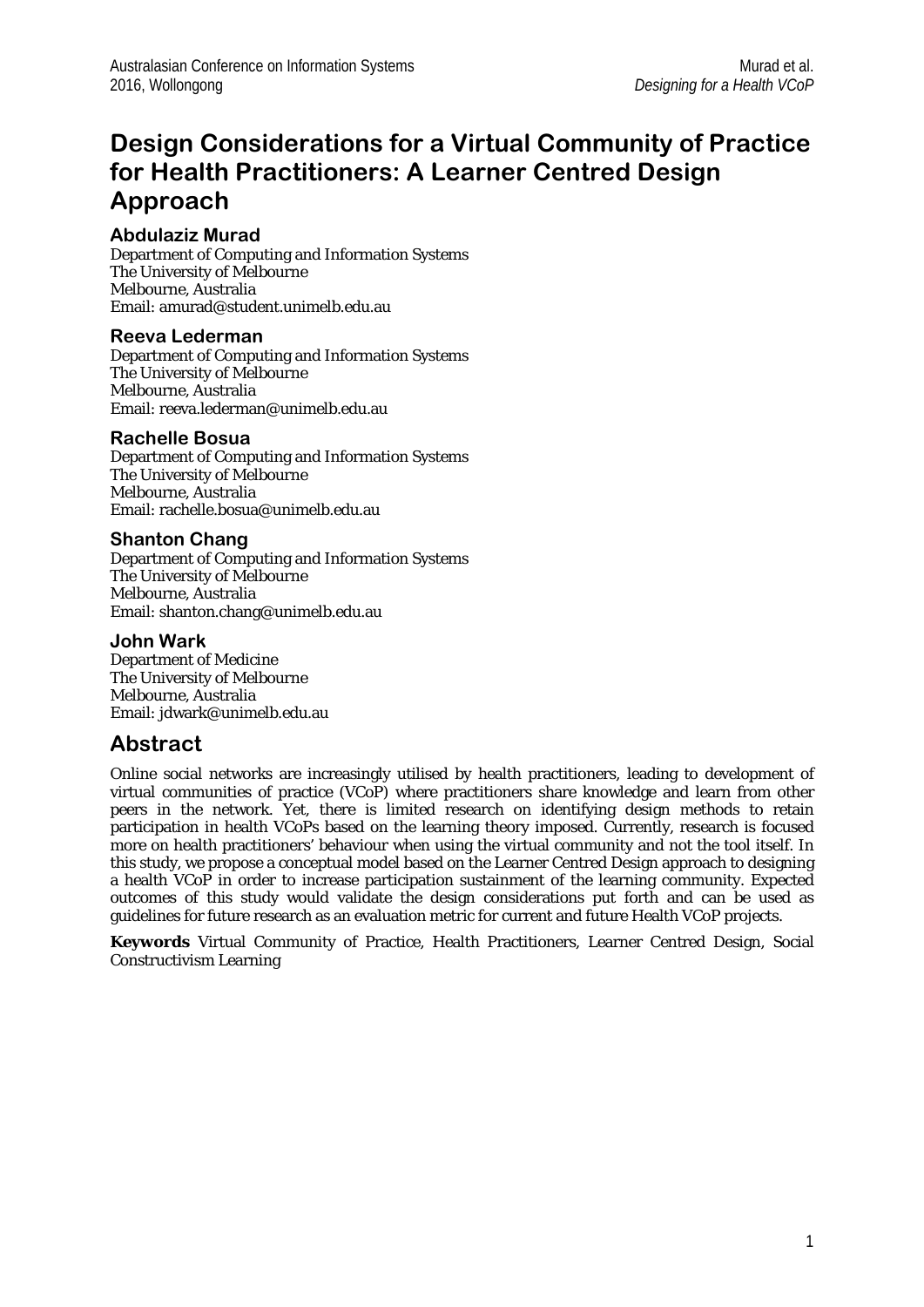## **1 Introduction**

There has been widespread use of new communication technologies that support groups of individuals with related interests to gather online and pursue their shared interests (Cummings et al. 2002; Fan et al. 2014a; Lederman et al. 2014; Preece 2000; Sproull and Arriaga 2007). Online communities have a strong impact on learning and knowledge sharing/creation competencies (Holmström and Henfridsson 2006; Majchrzak et al. 2013; Yoo et al. 2010). The concept of having a group of individual professionals working together to learn and increase their knowledge about a shared topic on a continuous basis is called a "Community of Practice" (CoP) (Wenger 1998; Wenger et al. 2002). In this research-in-progress paper, CoPs using the Internet as a platform become a "Virtual Community of Practice" (VCoP) (Snyder and Wenger 2010).

Previous studies on health practitioners using VCoPs, however, focused more on members' behaviour on using these communities (Lederman et al. 2014; Rolls et al. 2016) rather than the tool itself and how it can increase participation that fosters learning habits. To maximise the potential of healthcare in CoPs, a greater understanding of how to sustain CoPs is needed (Ranmuthugala et al. 2011). Sustainment is keeping members of a VCoP engaged to contribute in discussions (Wenger et al. 2002). Interaction is vital to increase the learning experience (Dewey 1938; Vygotsky 1978) especially in a VCoP environment with a specific learning theory (Snyder and Wenger 2010; Wenger et al. 2002). Hence, to create and maximise the effective use of VCoPs, a greater understanding of the influence of the learning theory imposed needs to be recognised and utilised.

Social constructivism is a form of learning in a CoP (Wenger 1998; Wenger et al. 2002) and can be seen as valuable for the learning process, yet limited guidelines exist for its application and evaluation in VCoPs (Bonk and Cunningham 1998; Kukla 2000) as researchers are still developing frameworks to gauge the learning usability (Barak 2016; Phillips et al. 2016). Social constructivism learning theory states that learners need to develop an understanding of the work context and culture by being actively engaged (Quintana et al. 2000). The Learner Centred Design (LCD) approach, by Soloway et al. (1994), encapsulates social constructivism as a fundamental building block for designing software. LCD relies on the audience, the problem, issue or barriers, and the solution to each problem, issue or barrier design paradigm mediated by scaffolding (Quintana et al. 2000). Scaffolding refers to elements that provide support (human or computer support) to learners via tools that increase or enhance their learning outcomes (Quintana et al. 2000). However, a VCoP must take into consideration both individual and group users' needs (Snyder and Wenger 2010; Wenger 1998; Wenger et al. 2002).

This research-in-progress paper does not focus on the behaviour of using a VCoP but rather on the design considerations for a Health VCoP, derived from the literature, to sustain the learning community. The main research question is: *How do key individual and group Virtual Community of Practice (VCoP) design considerations impact on the sustained learning practices of practitioners in a Health VCoP?*

To answer this question, this research-in-progress paper will use the proposed conceptual model in guiding researchers and developers in designing a Health VCoP prototype. Then, a group of health practitioners will give feedback on the prototype in a qualitative focus group session. A re-evaluation of the proposed conceptual model and validation will occur. Finally, the prototype will be launched for a period of three months to evaluate and validate the proposed design considerations. Identifying and understanding the needed design for a learner centric Health VCoP can aid future researchers in developing their own Health VCoPs and can be used as an evaluation metric for current and future Health VCoPs.

This research-in-progress paper is structured as follow: First, it reviews the background literature. Second it presents the theory and methodology used to derive the design considerations from the literature to sustain learning in a Health VCoP. Finally, the study outlines current and future work, potential contributions, and implications for future studies.

## **2 Background Literature**

### **2.1 Virtual Community of Practice and Social Constructivism Learning**

### **2.1.1 Learning in a Virtual Community of Practice**

Wenger et al. (2002) define a CoP as "groups of people who share a concern, a set of problems, or a passion about a topic, and who deepen their knowledge and expertise in the area by interacting on an ongoing basis". The idea of CoP takes the literal meaning of community and extends it to include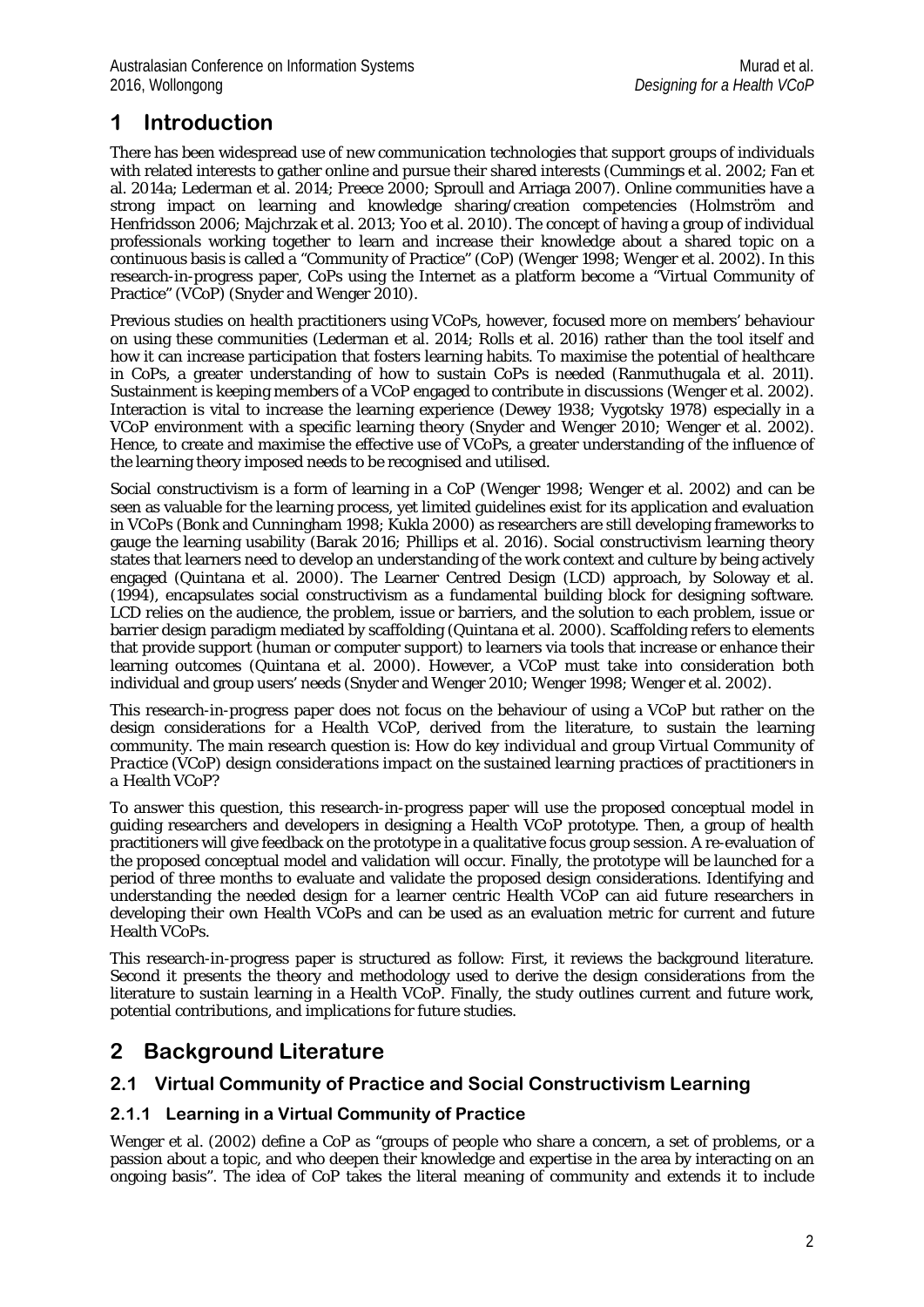#### Australasian Conference on Information Systems Murad et al. Murad et al. 2016, Wollongong *Designing for a Health VCoP*

deepening ones knowledge and expertise with an ongoing process of communication between the participants (Wenger et al. 2002). This concept has been extended to businesses (Hildreth et al. 2000; Wenger and Snyder 2000), education (Boulos et al. 2006; Tight 2004; Wenger and Snyder 2000), and health (Boulos et al. 2006; Li et al. 2009; Rolls et al. 2016). CoP has become a conceptual framework to understand learning activities in work practices. It consists of three dimensions which are: domain, community, and practice (Snyder and Wenger 2010), these three dimensions explain the strength and effectiveness of a community's social learning system:

- Domain: A CoP concentrates on a specific "domain", which gives it identity and meaning (such as reducing global warming, increasing science advancement in stem cell research, etc) (Snyder and Wenger 2010). Dedication and devotion to the domain is important by members of the CoP and must not be an abstract, uninteresting experience (Snyder and Wenger 2010). The domain is usually a deep part of the member's personal identity and gives meaning to their life's work (Snyder and Wenger 2010).
- Community: This element consists of the community itself and the relationship quality that connects the members together (Snyder and Wenger 2010). Ideally, the diverse amount of background involved in the community would lead members to be up front with leading-edge innovation in their domain (Snyder and Wenger 2010). Community coordinator and a core group are key success factors for an effective leadership in the CoP. Diversity of the community leads to a strong foundation in learning and collaborative instances, this is fuelled by members "feeling of community" (Snyder and Wenger 2010).
- Practice: The practice develops as members of the community start sharing their knowledge about a specific domain and over time this develops into the CoP's specific practice (Snyder and Wenger 2010). Elements of a CoPs' practice can come from its collection of tools used in the practice, frameworks that members' use, methods being used, and stories being shared among the members – as well as any activity that involves learning and innovation (Snyder and Wenger 2010).

All previous mentioned dimensions are used as an analytical lens for understanding CoP in general and their learning behaviour specifically. A CoP evolves via social networking sites into a "Virtual Community of Practice" (VCoP) (Snyder and Wenger 2010; Wenger et al. 2002).

Health VCoPs are currently used for the purpose of learning were either created by using an already developed social network (i.e. Yahoo! Groups) (Hara and Hew 2007), or using an online social software based on simplicity of using and administering the technology (Barnett et al. 2014). Another study by Mendizabal et al. (2013) used a customizable software for adapting to requirements from participants, but failed to mention what type of factors were needed to sustain the learning in the Health VCoP from a tool perspective. This can be explained by having current research focused on a medical view-point in behaviours in using Health VCoPs (Rolls et al. 2016) rather than the VCoP itself as a catalyst for increasing the learning process to sustain the Health VCoP. Generally, the learning process and participation of individuals in a VCoP is based on the social constructivism learning theory (Wenger 1998; Wenger et al. 2002).

### **2.1.2 Social Constructivism Learning**

Social constructivism learning theory explains that learning does not happen in a vacuum, but must happen within some domain context so that over time learners develop an understanding of the domain context and culture (Quintana et al. 2000). The learners gain knowledge of the domain context by continuous participation so they can understand the common practices, tools, languages, and values of the professional culture of the said domain (Soloway et al. 1996). This gradual learning process was categorized by Lave and Wenger (1991) as "legitimate peripheral participation" and identified this relational context to occur in a CoP. The learning procedure in a CoP can be understood from a social constructivist viewpoint (Jeon et al. 2011).

One factor to consider for learning in a VCoP is the ability to sustain the learning activity especially for a community of practitioners with specific requirements (Snyder and Wenger 2010; Wenger 1998; Wenger et al. 2002). Information Systems (IS) professionals have had to make choices about technologies that facilitate online discussion communities, and such communities are naturally difficult to develop, manage, and sustain over time (Butler et al. 2014). In healthcare, how learning is occurring in online social networks is yet to be understood, and it is a challenge to design and facilitate the learning that transpires (Li et al. 2016). Thus, the need to increase the learning online participation between the participants is important (Snyder and Wenger 2010; Wenger 1998; Wenger et al. 2002).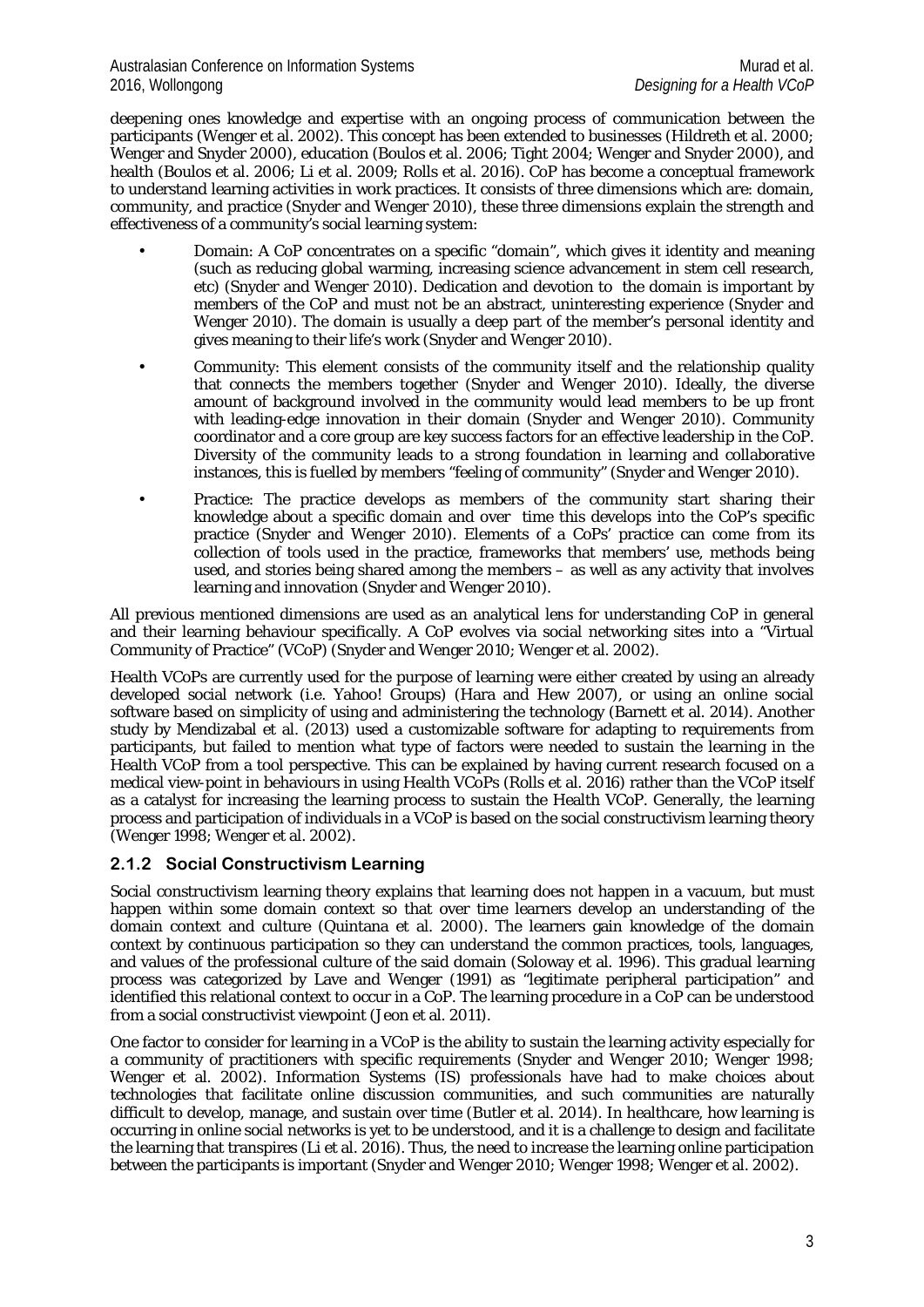Woo and Reeves (2007) propose in their Human-Computer Interaction (HCI) study, a method on how to increase the participation of learners within Web-based learning environments, in this case a VCoP for health practitioners, by gaining an understanding of the learners involved (e.g. health practitioners) and then identifying required design considerations for implementing a Web-based learning environment. The learning theory imposed on the VCoP entails that designing needs to be distinct for individual and group learning (Wenger 1998; Wenger et al. 2002), thus the design considerations would need to be distinct for individual and group designs, and both combined would form the Health VCoP design considerations.

## **3 Theoretical Perspective**

A theory that can meet users specific needs is the Learner-Centred Design (LCD) approach for software development commonly used in asynchronous interactions (Hsi and Soloway 1998). LCD, by Soloway et al. (1994), aims to "support individuals and groups of individuals in developing expertise in their professions, in developing richer and deeper understandings of content and practices." The challenge is the enhancement of users learning by using computers and that is the goal of the LCD approach (Soloway et al. 1994). LCD involves designing software (i.e. an online learning Web site) that integrates work assistance tools (or scaffolding tools) informed by the social constructivism learning theory (Blumenfeld et al. 1991; Quintana et al. 2000; Soloway et al. 1996).

The LCD approach relies on three features: the targeted audience of each design paradigm, the main issue being addressed in each design paradigm, and the primary solution by each designed paradigm that takes to solve the problem (Quintana et al. 2000). The solved design paradigms need to focus on three main functions to reach its goal of developing the learner's comprehension and expertise: 1) Tasks that the learners need to do; 2) Necessary learner tools to use for given tasks; and 3) The interface for these tools that act as the system for the learners involved (Soloway et al. 1994). In addition, scaffolding supporting individuals' learning is needed for all three main functions as learners usually lack an understanding of the work domain and mediators are there to support the learning process (Quintana et al. 2000; Soloway et al. 1994). Scaffolding commonly found in the literature are either expert users, moderators, administrators/technical staff, or objects on the interface (e.g. help tips and hints), all working to support and increase the learners learning processes in the environment (Choi and Hannafin 1995; Soloway et al. 1994).

## **4 Methodology**

### **4.1 Research Methodology**

This research-in-progress paper follows a qualitative research methodology consisting of three major phases: 1) A detailed literature review; 2) Synthesis of a conceptual model of a Health VCoP design considerations; and 3) Testing of the conceptual model through a series of in-depth qualitative interviews as part of case study work. Having completed phase 1, this research-in-progress is currently in its second phase and reports on this phase in this paper. By combining from the literature the understanding of a VCoP, the learning process of social constructivism, the need to use a method to increase participation to sustain learning in a VCoP, and the use of LCD to compliment all previous mentioned concepts, we synthesized from the former bodies of the literature a conceptual model (see right-hand side of Figure 1 below) that identifies the key design considerations that influence the design of a VCoP for health practitioners.

For phase 3, a qualitative data collection and a case study method will be used. Data will be gathered from focus group semi-structured interviews, online discussion transcripts, and face-to-face semistructured interviews. The interview transcripts will be made into themes and analysed via discourse analysis (Fairclough 2013). Participants' online discussion transcripts will be made into themes and analysed to obtain frequency of use and to observe their navigation pattern in order to get their interaction and participation patterns in the online learning environment. Face-to-face interviews of some participants will also be conducted for further insights. Interviews will be 30-40 minutes long and 2-3 focus groups will occur. Resulting themes will be grouped into the relevant propositions mentioned previously and the design considerations will be evaluated. The case study approach (Yin 2003) will be used. A case study approach helps in understanding a phenomenon in a real-life context especially a complex social phenomena involving a group of people (Yin 2003).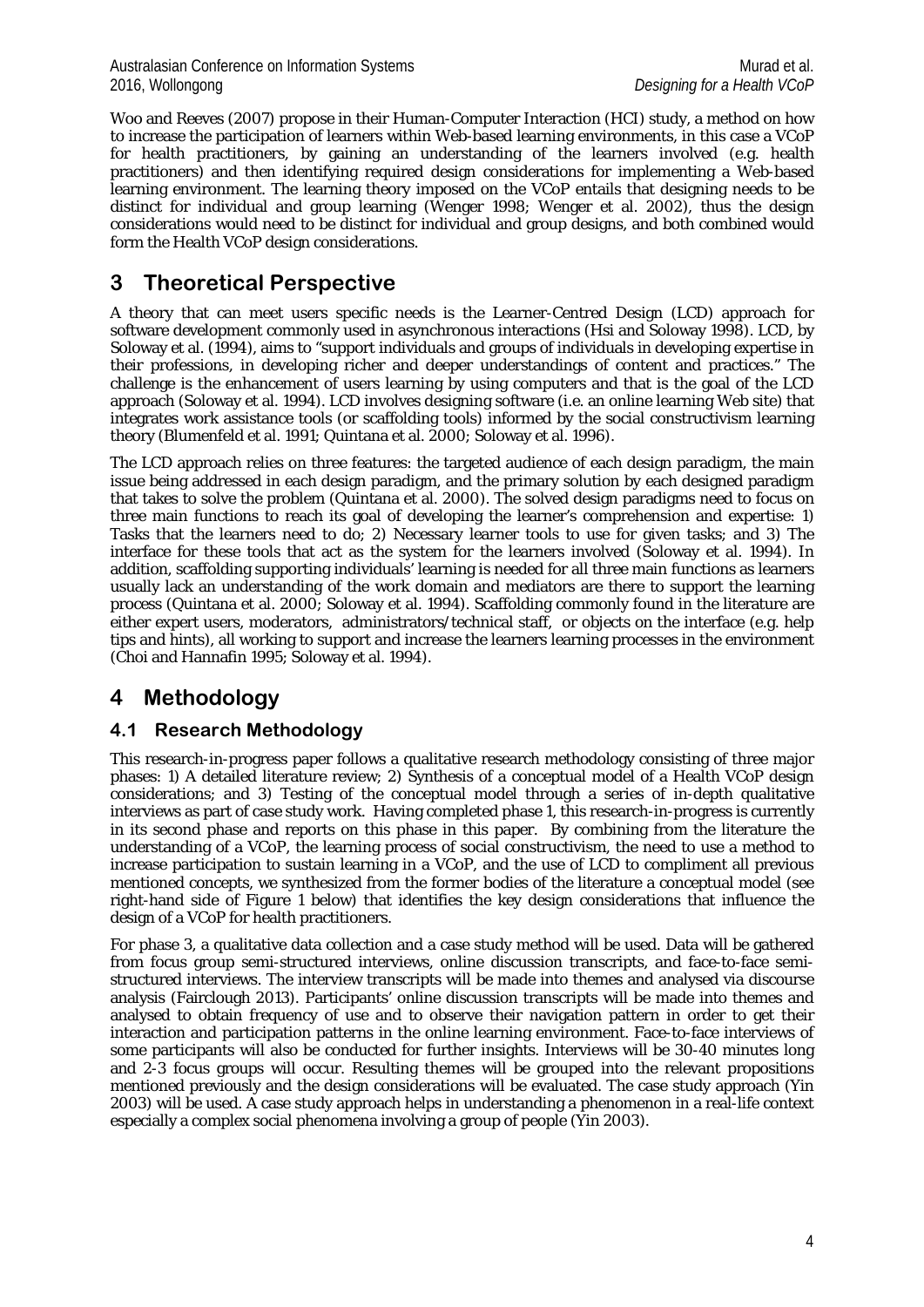### **4.2 Conceptual Model**

From Figure 1, the target audience of the LCD are broken into individual and group design considerations for the VCoP (Wenger 1998; Wenger et al. 2002). Each design consideration will discuss the problems/issues/barriers that impact on VCoP design and identify later in this section how these problems/issues/barriers can be solved. Expectations are that human roles will scaffold (or in this diagram as "moderators") to achieve the aim of sustained learning in the context of a Health VCoP.



*Figure 1: Proposed conceptual model for designing a Health VCoP*

### **4.2.1 Individual Design Consideration: Rich Profile Information**

Health practitioners may not consider identity development important and rather focus on information-sharing and creation as CoPs are mostly used as a managerial tool for improving quality of care or continuing professional development (Li et al. 2009). A mixture of online and face-to-face meetings is sometimes needed to establish some form of identity yet it can still be difficult when dealing with health practitioners in remote and rural areas due to time constraints (Barnett et al. 2012; Barnett et al. 2014). Another issue is building trust with other participants in a VCoP, participants can stop trusting other members when they lack credentials or sources of the information given (Tunnecliff et al. 2015) especially evidence-based research (Ho et al. 2010) and may pose risks of communicating or receiving harmful advice effecting their overall satisfaction and participation in a VCoP (Jiménez Zarco et al. 2014). In a CoP, establishing individual identity can help mitigate issues such as remote and rural practitioners and trust issues with participants (Wenger 1998; Wenger et al. 2002).

A customized profile can help in providing individual identity for users' personal style and opens up social networking opportunities for those involved in the network (Toma 2010), leading to enriching the presentation of content for the users and increasing their self-experience in social networks (Stephanidis 2001), and acts as a core component for sociability with other participating users (Merolli et al. 2013). Tasks such as adding the first and last name can increase participants' reputation which is important in creating an identity in an online network leading to increasing trust (Ardichvili et al. 2003) and embedding themselves in the network (Wasko and Faraj 2005). Simple editing tools available for users can help in customizing their own profile with ease and increasing their perception on their user experience in using the interface tools (Stephanidis 2001). Human roles will moderate and assist new and current learners in adding profile information that is needed (i.e. via email, private notifications) (Hansen et al. 2010; Safko 2010).

*Proposition 1: Rich user/learner profiles, moderated by human roles, increases user participation in a Health VCoP, leading to a sustained learning community.*

#### **4.2.2 Individual Design Consideration: Platform Navigation**

Lack of computer and internet skills is reported as a barrier to online learning opportunities (Gagnon et al. 2007; Ghosh et al. 2016). Lack of technical skills for some health practitioners also had an impact on knowledge and skills in accessing VCoPs (i.e. password problems not registering) and posting (discussion boards not responsive) (Curran et al. 2009). This forces health practitioners in not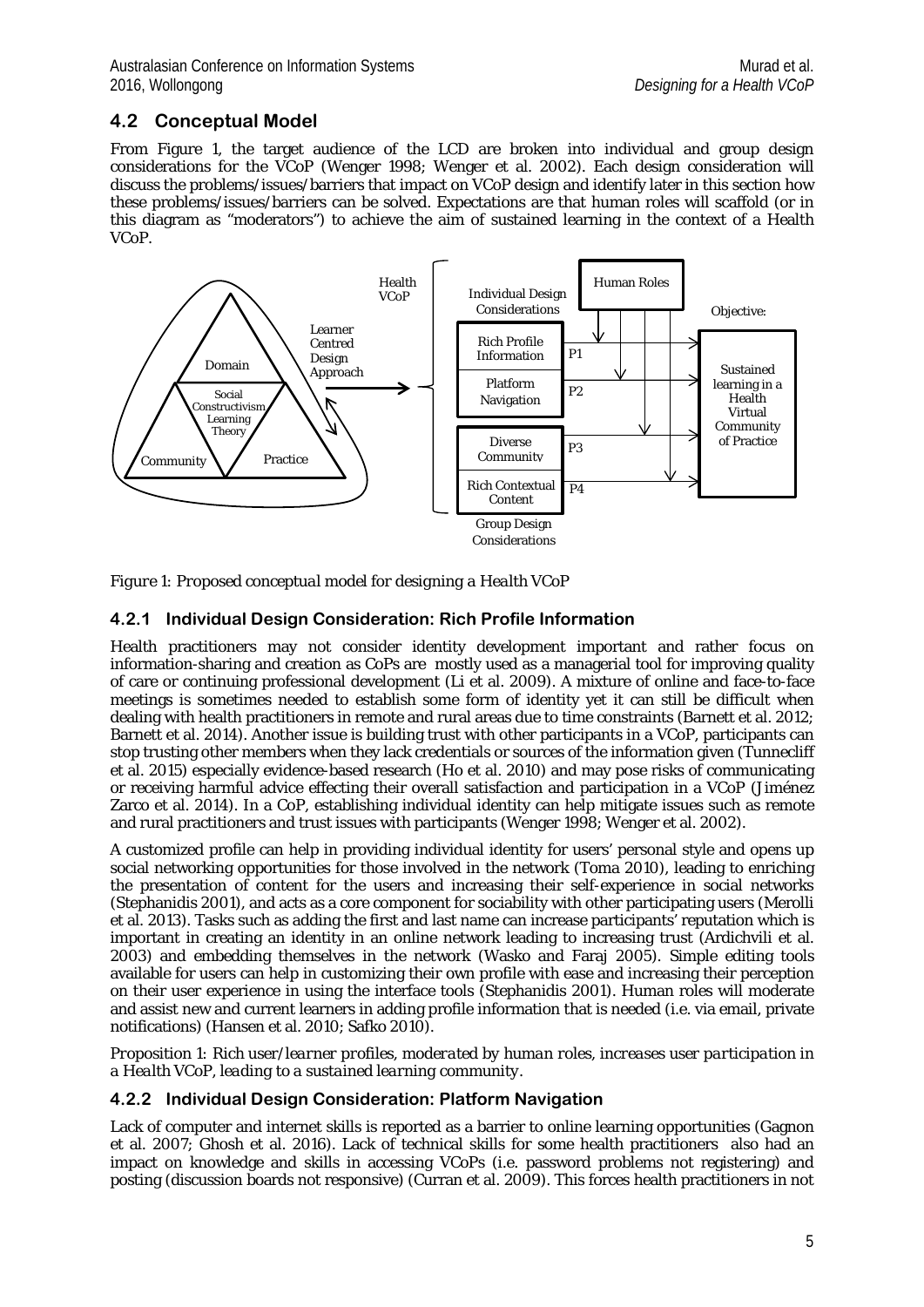using a VCoP for learning purposes and rather choose the safe option of traditional learning (conference learning) (Ruf et al. 2009), or worse focusing on alienating the older generation of health practitioners and focusing research on the younger generation who are more tech savvy (Wang et al. 2012). Some knowledge repositories for a specific group of health practitioners to access evidencebased research have failed due to difficult navigation of the platform (Fan et al. 2014b).

Designing a virtual community requires users' needs as input for an easy to use platform to navigate through (Munro et al. 2012; Xu et al. 2006) as there is a need to assess the users' technical skills when designing a VCoP (Guldberg and Mackness 2009). Tasks in providing help tips, hints (Öksüz et al. 2014; Sammel et al. 2014), or a video tutorial embedded in the interface for new users can help participants learn how to navigate the platform (Grossman and Fitzmaurice 2010). Positioning of tools is important for participants as illogical settings of tools for navigation can and will lower usage of any user (Hansen et al. 2010). Failure of navigation may cause networking members to stop using the network outright (Liu 2010) effecting both health practitioner curators and users alike (Fan et al. 2014b). Human roles will mediate and support any new or current users in learning about the platform navigation as it is one of the facilitator role for social media networks (Hansen et al. 2010; Safko 2010).

*Proposition 2: An easily navigable platform, moderated by human roles, increases user participation in a Health VCoP, leading to a sustained learning community.*

#### **4.2.3 Group Design Consideration: Diverse Community**

Studies report that a small group of health professionals are needed for the activity of the VCoP (Barnett et al. 2014; Curran et al. 2009; Mendizabal et al. 2013; Norman and Huerta 2006; Rolls et al. 2008; Thomas et al. 2010). Other studies also mention the "lurker", "passive", and "silent" role that many users have in the VCoP as they still see some benefit by observational learning from active peers (Barnett et al. 2014; Brooks and Scott 2006; Curran et al. 2009; Mendizabal et al. 2013; Milne and Lalonde 2007; Rolls et al. 2008; Sharma et al. 2006; Thomas et al. 2010; Valaitis et al. 2011). However, this activity and sustainment of learning hinges on the activity of the small or core group of the VCoP (Rolls et al. 2008), and may lead to dominance of one specific health profession demotivating other health professions in the learning process (Curran et al. 2009). Another issue is having the same stream of health professionals learning together (i.e. General Practitioner Trainees only), which leads to lower participation due to no benchmarking of their learning with expert users and senior peers (Barnett et al. 2014).

Providing a diverse non-competing community of health professionals to learn together can increase their satisfaction due to the opportunity of making a network of new connections, results an increase in their participation in the VCoP (Barnett et al. 2014; Jiménez Zarco et al. 2014). Tasks for instilling some form of non-competitiveness and empowering users' identity can come in the form of posting an introductory topic and inviting everyone to post a welcoming message for all to see (Barnett et al. 2014; Brooks and Scott 2006; Curran et al. 2009; Mendizabal et al. 2013). The topics of introduction should be visible for all users and usually pinned at the top for easy access to everyone (Hansen et al. 2010). Human roles need to promote the community (via social media outlets) to raise awareness of the benefits of joining a VCoP for learning and making new contacts with trusted peers (Barnett et al. 2013). Human roles also need to moderate the discussions with the right tools to stop and block users' actions to maintain the community's integrity and worth (e.g. sharing patient information) (Faraj et al. 2015; Wasko and Faraj 2005).

*Proposition 3: A diverse community, moderated by human roles, increases user participation in a Health VCoP, leading to a sustained learning community.*

#### **4.2.4 Group Design Consideration: Rich Contextual Content**

Health practitioners may lack confidence in their own knowledge and eschew in sharing their knowledge for the learning community (Barnett et al. 2012; Rolls et al. 2008). This can stem from the quality of content provided in the VCoP as not useful or already known which lowers participation for health practitioners involved (Kaufman and Mann 2010). Health practitioners perceive that quality of content in online settings pose a great problem when not knowing which criteria could be consulted to differentiate low quality from high quality (Ruf et al. 2009; Young et al. 2011). Organisation of content and material can also hinder the learning process of health practitioners especially when faced with limited time constraints for usage (Bloomfield and Jones 2013) and is important as some studies reported that quality of content is a motivation to use a VCoP (Barnett et al. 2014; Curran et al. 2009; Sharma et al. 2006; Valaitis et al. 2011).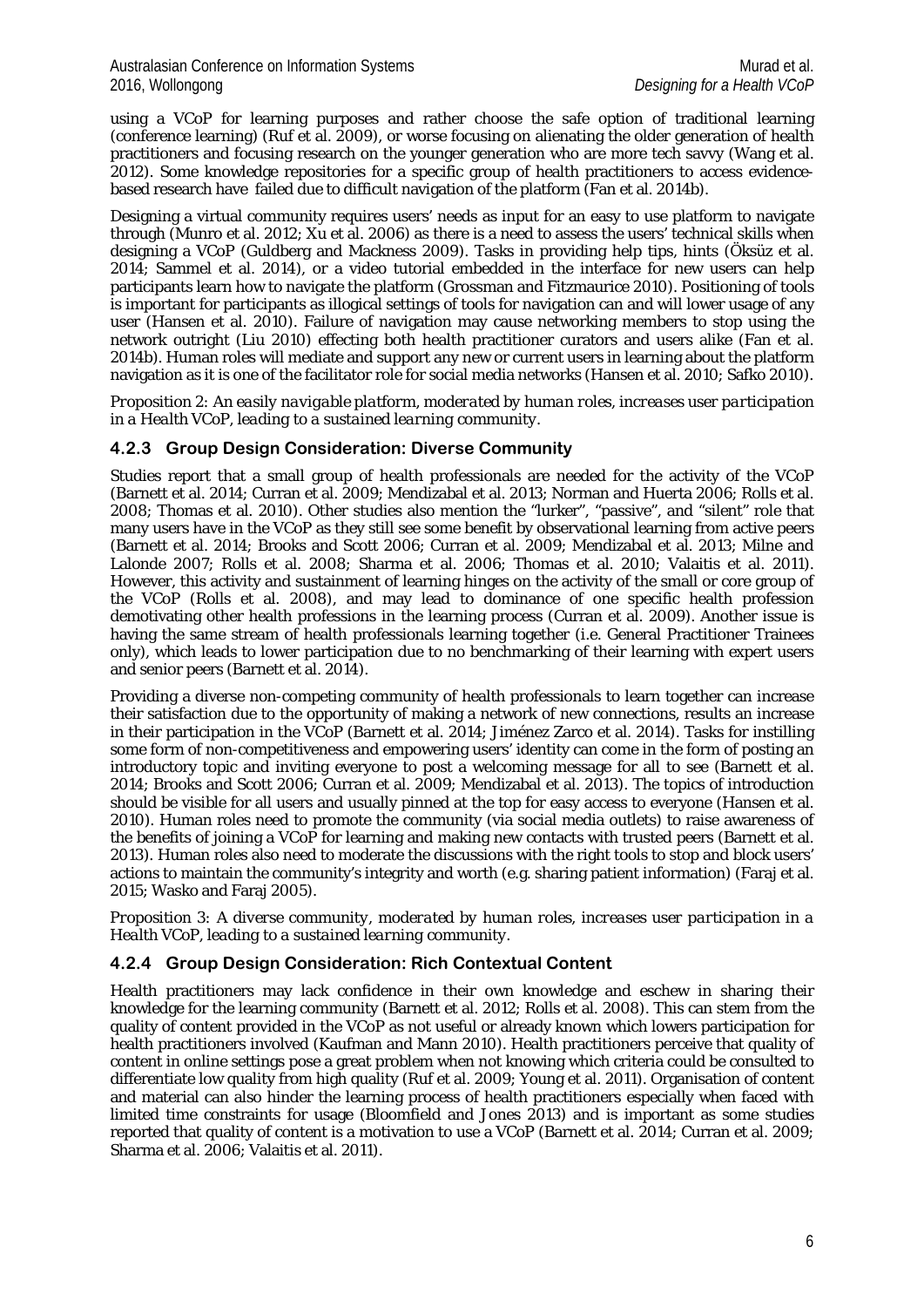Providing high quality of content to health practitioners is needed to incentivise and increase their participation in a VCoP focused on learning opportunities (Wenger et al. 2002; Wenger and Snyder 2000). Good interface design helps in increasing the user experience for seeking relevant information (Fischer 2007). Tasks such as receiving feedback from health practitioners involved in the quality of content provided can help in updating and evolving the Health VCoP (Barnett et al. 2014; Curran et al. 2009; Merolli et al. 2013; Rolls et al. 2008). Adding a feedback option either through the main VCoP or sending an e-mail would suffice for privacy concerns (Hansen et al. 2010; Safko 2010). Human roles would need to facilitate discussions as it is important for health practitioners to maintain high quality content (Mendizabal et al. 2013; Wearne et al. 2011; Wenger et al. 2002). Human roles would need the necessary tools to moderate discussions (Faraj et al. 2015; Salmon 2003), such as gatekeeping content (Bosua and Evans 2012), as facilitators that change poorly managed content can incentivise the learning process in any online network leading to increased participation (Preece and Shneiderman 2009).

*Proposition 4: Rich contextual content, moderated by human roles, increases user participation in a Health VCoP, leading to a sustained learning community.*

### **4.2.5 Research Question**

This research-in-progress study aims to answer the following question: *How do key individual and group Virtual Communities of Practice (VCoP) design considerations impact sustained learning practices of practitioners in a Health VCoP?*

## **5 Discussion and Conclusion**

This research has proposed, from the current literature, a set of design considerations to increase interaction and participation among users to sustain learning in a Health VCoP. The design considerations proposed act as a set of guidelines for researchers and developers who want to design a Health VCoP to take into account human roles, rich profile information, platform navigation, diverse community, and rich contextual content.

A pilot study will go through three phases. Phase one involves using the proposed design considerations in this paper to guide external developers to design and develop a Health VCoP prototype; human roles will enrich the platform with rich content and modules for the learning processes. Phase two involves recruitment of a group of health practitioners to test the Health VCoP prototype and receive feedback to further enhance and validate the proposed design considerations; human roles will further enhance content, navigation, technical training, and any other elements that need further enhancement or appraising. Phase three consists of recruitment of health practitioners to join the Health VCoP and a full prototype launch will commence for a period of three months; pre and post focus group interview sessions with participants; further enhancement and validation of the current proposed design considerations will be made.

Currently, a pilot study has been initiated to design a prototype for a group of health practitioners in using a VCoP for their learning purposes. Human ethics approval has been granted to enlist a group of health practitioners to gain insight on their perceptions of a Health VCoP focused on continuing medical education (CME). Hence, phase one is underway and the proposed design considerations are now being used to guide external developers in designing a Health VCoP for a group of health practitioners. Human roles have begun enriching the Health VCoP with necessary content and modules to enhance the health practitioners' learning process. External stakeholders (e.g. public and private funders) have started funding for the pilot study.

Next steps for the future work include: initiation for phase two in recruiting of health practitioners to gain feedback on the developed Health VCoP and redevelop/enhance it if necessary. Continuing to phase three in recruitment of health practitioners to use the Health VCoP; pre-interview session about their perceptions before using the Health VCoP; observe learning in the Health VCoP; and postinterview session with participants to re-evaluate, enhance, and validate the design considerations.

With the dawn of online social networks, health practitioners are steadily and increasingly utilising these networks in their learning habits. This research-in-progress study proposes a set of design considerations in a conceptual model that would encapsulate VCoPs, the social constructivism learning theory, and the use of the LCD approach to increase the learner's participation, by supporting human roles, leading to sustained learning in the Health VCoP. This approach can also lead to an evaluation metric for current and future researchers that are developing their own Health VCoP. This work shows that there are greater implications in observing, understanding, analysing, and evaluating the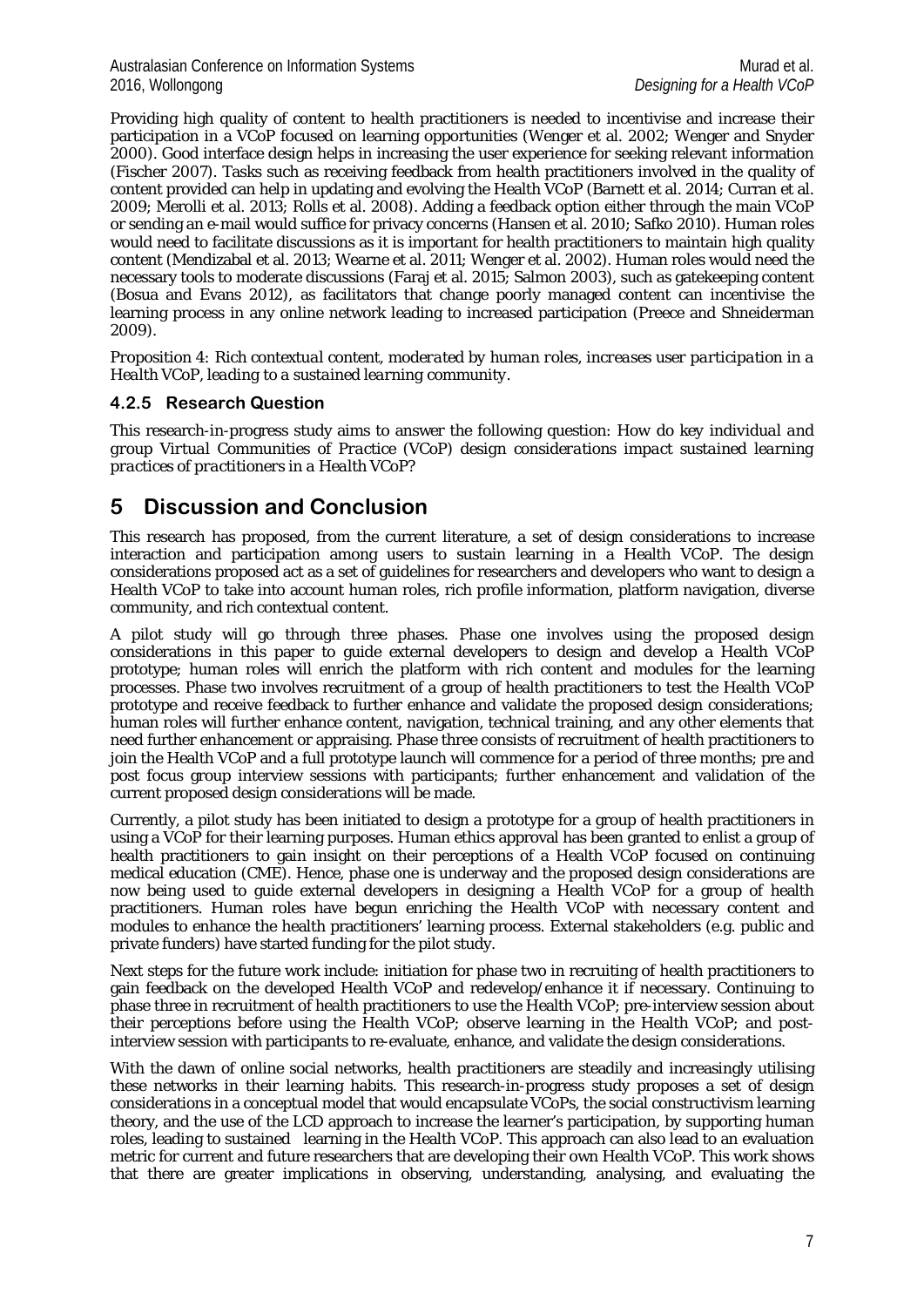knowledge sharing that is ensuing between participants in terms of their tacit and explicit knowledge in the Health VCoP. Ultimately this work will lead to greater knowledge sharing opportunities between members.

## **6 References**

- Ardichvili, A., Page, V., and Wentling, T. 2003. "Motivation and Barriers to Participation in Virtual Knowledge-Sharing Communities of Practice," *Journal of knowledge management* (7:1), pp. 64-77.
- Barak, M. 2016. "Science Teacher Education in the Twenty-First Century: A Pedagogical Framework for Technology-Integrated Social Constructivism," *Research in Science Education*, pp. 1-21.
- Barnett, S., Jones, S., Bennett, S., Iverson, D., and Bonney, A. 2012. "General Practice Training and Virtual Communities of Practice - a Review of the Literature," *BMC Family Practice* (13:1), p. 87.
- Barnett, S., Jones, S. C., Bennett, S., Iverson, D., and Bonney, A. 2013. "Perceptions of Family Physician Trainees and Trainers Regarding the Usefulness of a Virtual Community of Practice," *Journal of medical Internet research* (15:5).
- Barnett, S., Jones, S. C., Caton, T., Iverson, D., Bennett, S., and Robinson, L. 2014. "Implementing a Virtual Community of Practice for Family Physician Training: A Mixed-Methods Case Study," *Journal of medical Internet research* (16:3).
- Bloomfield, J. G., and Jones, A. 2013. "Using E-Learning to Support Clinical Skills Acquisition: Exploring the Experiences and Perceptions of Graduate First-Year Pre-Registration Nursing Students—a Mixed Method Study," *Nurse education today* (33:12), pp. 1605-1611.
- Blumenfeld, P. C., Soloway, E., Marx, R. W., Krajcik, J. S., Guzdial, M., and Palincsar, A. 1991. "Motivating Project-Based Learning: Sustaining the Doing, Supporting the Learning," *Educational psychologist* (26:3-4), pp. 369-398.
- Bonk, C. J., and Cunningham, D. J. 1998. "Searching for Learner-Centered, Constructivist, and Sociocultural Components of Collaborative Educational Learning Tools," *Electronic collaborators: Learner-centered technologies for literacy, apprenticeship, and discourse* (25).
- Bosua, R., and Evans, N. 2012. "Social Networks and Absorptive Capacity,".
- Boulos, M. N., Maramba, I., and Wheeler, S. 2006. "Wikis, Blogs and Podcasts: A New Generation of Web-Based Tools for Virtual Collaborative Clinical Practice and Education," *BMC medical education* (6:1), p. 41.
- Brooks, F., and Scott, P. 2006. "Knowledge Work in Nursing and Midwifery: An Evaluation through Computer-Mediated Communication," *Int J Nurs Stud* (43:1), pp. 83-97.
- Butler, B. S., Bateman, P. J., Gray, P. H., and Diamant, E. I. 2014. "An Attraction-Selection-Attrition Theory of Online Community Size and Resilience," *Mis Quarterly* (38:3), pp. 699-728.
- Choi, J.-I., and Hannafin, M. 1995. "Situated Cognition and Learning Environments: Roles, Structures, and Implications for Design," *Educational technology research and development* (43:2), pp. 53-69.
- Cummings, J. N., Butler, B., and Kraut, R. 2002. "The Quality of Online Social Relationships," *Communications of the ACM* (45:7), pp. 103-108.
- Curran, J. A., Murphy, A. L., Abidi, S. S. R., Sinclair, D., and McGrath, P. J. 2009. "Bridging the Gap: Knowledge Seeking and Sharing in a Virtual Community of Emergency Practice," *Evaluation & the health professions* (32:3), pp. 314-327.
- Dewey, J. 1938. "Education and Experience." New York: Simon and Schuster.
- Fairclough, N. 2013. *Critical Discourse Analysis: The Critical Study of Language*. Routledge.
- Fan, H., Lederman, R., Smith, S. P., and Chang, S. 2014a. "How Trust Is Formed in Online Health Communities: A Process Perspective," *Communications of the Association for Information Systems* (34:1), p. 28.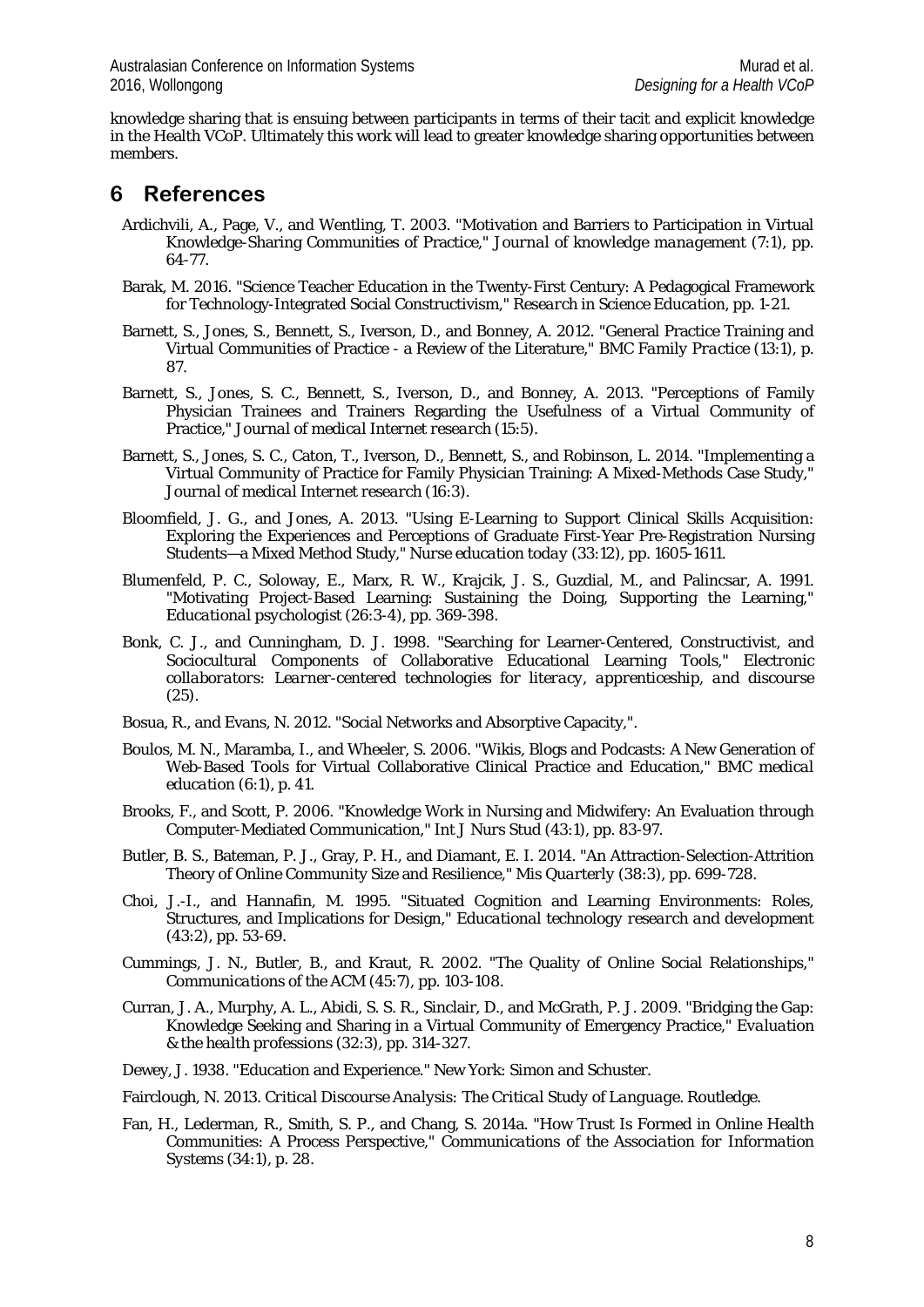- Fan, S., Cooling, N., Radford, J., Fabian, D., and Brown, J. 2014b. "Building on the Evaluation of Stars: Using Online Repositories to Support the General Practice Learning Community," *Evaluation Journal of Australasia* (14:2), p. 25.
- Faraj, S., Kudaravalli, S., and Wasko, M. 2015. "Leading Collaboration in Online Communities," *Mis Quarterly* (39:2), pp. 393-412.
- Fischer, G. 2007. "Designing Socio-Technical Environments in Support of Meta-Design and Social Creativity," *Proceedings of the 8th iternational conference on Computer supported collaborative learning*: International Society of the Learning Sciences, pp. 2-11.
- Gagnon, M.-P., L\_gar\_, F., Labrecque, M., Fr\_mont, P., Cauchon, M., and Desmartis, M. 2007. "Perceived Barriers to Completing an E-Learning Program on Evidence-Based Medicine," *Journal of Innovation in Health Informatics* (15:2), pp. 83-91.
- Ghosh, A., McCarthy, S., and Halcomb, E. 2016. "Perceptions of Primary Care Staff on a Regional Data Quality Intervention in Australian General Practice: A Qualitative Study," *BMC Family Practice* (17:1), pp. 1-7.
- Grossman, T., and Fitzmaurice, G. 2010. "Toolclips: An Investigation of Contextual Video Assistance for Functionality Understanding," *Proceedings of the SIGCHI Conference on Human Factors in Computing Systems*: ACM, pp. 1515-1524.
- Guldberg, K., and Mackness, J. 2009. "Foundations of Communities of Practice: Enablers and Barriers to Participation," *Journal of computer assisted learning* (25:6), pp. 528-538.
- Hansen, D., Shneiderman, B., and Smith, M. A. 2010. *Analyzing Social Media Networks with Nodexl: Insights from a Connected World*. Morgan Kaufmann.
- Hara, N., and Hew, K. F. 2007. "Knowledge-Sharing in an Online Community of Health-Care Professionals," *Information Technology & People* (20:3), pp. 235-261.
- Hildreth, P., Kimble, C., and Wright, P. 2000. "Communities of Practice in the Distributed International Environment," *Journal of Knowledge management* (4:1), pp. 27-38.
- Ho, K., Jarvis-Selinger, S., Norman, C. D., Li, L. C., Olatunbosun, T., Cressman, C., and Nguyen, A. 2010. "Electronic Communities of Practice: Guidelines from a Project," *J Cont Educ Health Prof* (30:2), pp. 139-143.
- Holmström, H., and Henfridsson, O. 2006. "Improving Packaged Software through Online Community Knowledge," *Scandinavian Journal of Information Systems* (18:1), p. 2.
- Hsi, S., and Soloway, E. 1998. "Learner-Centered Design: Addressing, Finally, the Unique Needs of Learners," *CHI 98 Cconference Summary on Human Factors in Computing Systems*: ACM, pp. 211-212.
- Jeon, S., Kim, Y.-G., and Koh, J. 2011. "An Integrative Model for Knowledge Sharing in Communities-of-Practice," *Journal of Knowledge Management* (15:2), pp. 251-269.
- Jiménez Zarco, A., Jiménez Zarco, I., González González, F., Saigí Rubió, J., and Torrent, S. 2014. "The Co-Learning Process in Healthcare Professionals: Assessing User Satisfaction in Virtual Communities of Practice," *Computers in human behavior*.
- Kaufman, D. M., and Mann, K. V. 2010. "Teaching and Learning in Medical Education: How Theory Can Inform Practice," *Understanding medical education: Evidence, theory and practice*, pp. 7-29.
- Kukla, A. 2000. *Social Constructivism and the Philosophy of Science*. Psychology Press.
- Lave, J., and Wenger, E. 1991. *Situated Learning: Legitimate Peripheral Participation*. Cambridge university press.
- Lederman, R., Fan, H., Smith, S., and Chang, S. 2014. "Who Can You Trust? Credibility Assessment in Online Health Forums," *Health Policy and Technology* (3:1), pp. 13-25.
- Li, L. C., Grimshaw, J. M., Nielsen, C., Judd, M., Coyte, P. C., and Graham, I. D. 2009. "Use of Communities of Practice in Business and Health Care Sectors: A Systematic Review," *Implement Sci* (4), p. 1.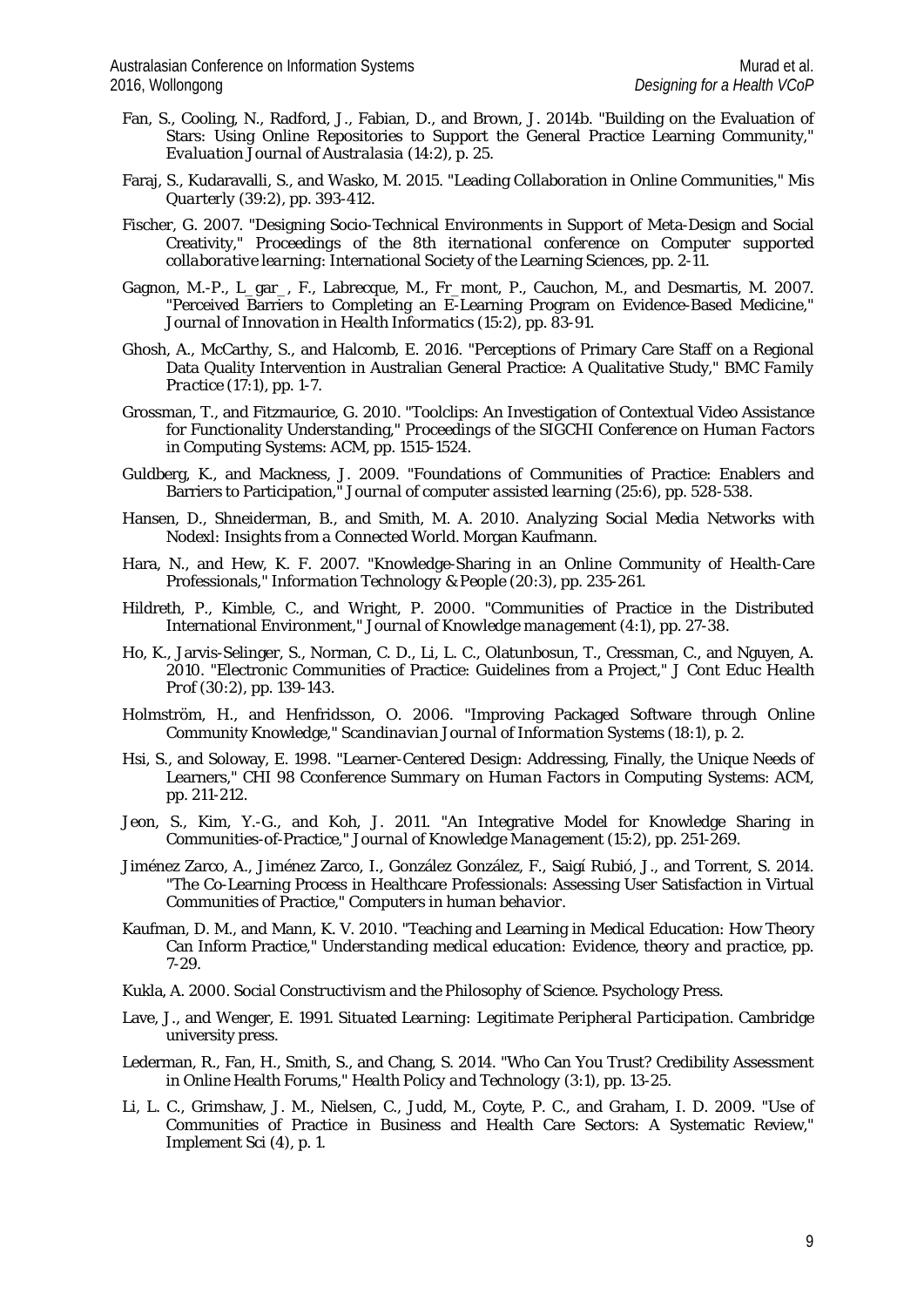- Li, X., Gray, K., Verspoor, K., and Barnett, S. 2016. "Analysing Health Professionals' Learning Interactions in Online Social Networks: A Social Network Analysis Approach," *arXiv preprint arXiv:1604.02883*).
- Liu, Y. 2010. "Social Media Tools as a Learning Resource," *Journal of Educational Technology Development and Exchange* (3:1), pp. 101-114.
- Majchrzak, A., Faraj, S., Kane, G. C., and Azad, B. 2013. "The Contradictory Influence of Social Media Affordances on Online Communal Knowledge Sharing," *Journal of Computer*‐*Mediated Communication* (19:1), pp. 38-55.
- Mendizabal, G. A., Solinís, R. N., and González, I. Z. 2013. "Hobe+, a Case Study: A Virtual Community of Practice to Support Innovation in Primary Care in Basque Public Health Service," *BMC family practice* (14:1), p. 168.
- Merolli, M., Gray, K., and Martin-Sanchez, F. 2013. "Health Outcomes and Related Effects of Using Social Media in Chronic Disease Management: A Literature Review and Analysis of Affordances," *Journal of Biomedical Informatics* (46:6), pp. 957-969.
- Milne, J., and Lalonde, A. 2007. "Patient Safety in Women's Health-Care: Professional Colleges Can Make a Difference. The Society of Obstetricians and Gynaecologists of Canada More Ob Program," *Best Practice & Research Clinical Obstetrics & Gynaecology* (21:4), pp. 565-579.
- Munro, A. J., Höök, K., and Benyon, D. 2012. *Social Navigation of Information Space*. Springer Science & Business Media.
- Norman, C. D., and Huerta, T. 2006. "Knowledge Transfer & Exchange through Social Networks: Building Foundations for a Community of Practice within Tobacco Control," *Implementation science* (1:1), p. 1.
- Öksüz, A., Walter, N., Pfeiffer, T., and Becker, J. 2014. "Designing Trust in Websites-an Evaluation of Leading Infrastructure as a Service Providers' Websites," *PACIS*, p. 357.
- Phillips, A. S., Sheffield, A., Moore, M., and Robinson, H. A. 2016. "An Online Social Constructivist Course: Toward a Framework for Usability Evaluations," *Quarterly Review of Distance Education* (17:1), p. 1.
- Preece, J. 2000. *Online Communities: Designing Usability and Supporting Socialbilty*. John Wiley & Sons, Inc.
- Preece, J., and Shneiderman, B. 2009. "The Reader-to-Leader Framework: Motivating Technology-Mediated Social Participation," *AIS Transactions on Human-Computer Interaction* (1:1), pp. 13-32.
- Quintana, C., Krajcik, J., and Soloway, E. 2000. *Exploring a Structured Definition for Learner-Centered Design*, (B. Fishman & S. O'Connor-Divelbiss (Eds) ed.). Mahwah, NJ: Erlbaum: Fourth International Conference of the Learning Sciences.
- Ranmuthugala, G., Plumb, J. J., Cunningham, F. C., Georgiou, A., Westbrook, J. I., and Braithwaite, J. 2011. "How and Why Are Communities of Practice Established in the Healthcare Sector? A Systematic Review of the Literature," *BMC Health Serv Res* (11).
- Rolls, K., Hansen, M., Jackson, D., and Elliott, D. 2016. "How Health Care Professionals Use Social Media to Create Virtual Communities: An Integrative Review," *Journal of Medical Internet Research* (18:6).
- Rolls, K., Kowal, D., Elliott, D., and Burrell, A. R. 2008. "Building a Statewide Knowledge Network for Clinicians in Intensive Care Units: Knowledge Brokering and the Nsw Intensive Care Coordination and Monitoring Unit (Iccmu)," *Australian Critical Care* (21:1), pp. 29-37.
- Ruf, D., Kriston, L., Berner, M., and Härter, M. 2009. "General Practitioners and Online Continuing Medical Education-Which Factors Influence Its Use?," *GMS German Medical Science* (7).
- Safko, L. 2010. *The Social Media Bible: Tactics, Tools, and Strategies for Business Success*. John Wiley & Sons.
- Salmon, G. 2003. *E-Moderating: The Key to Teaching and Learning Online*. Psychology Press.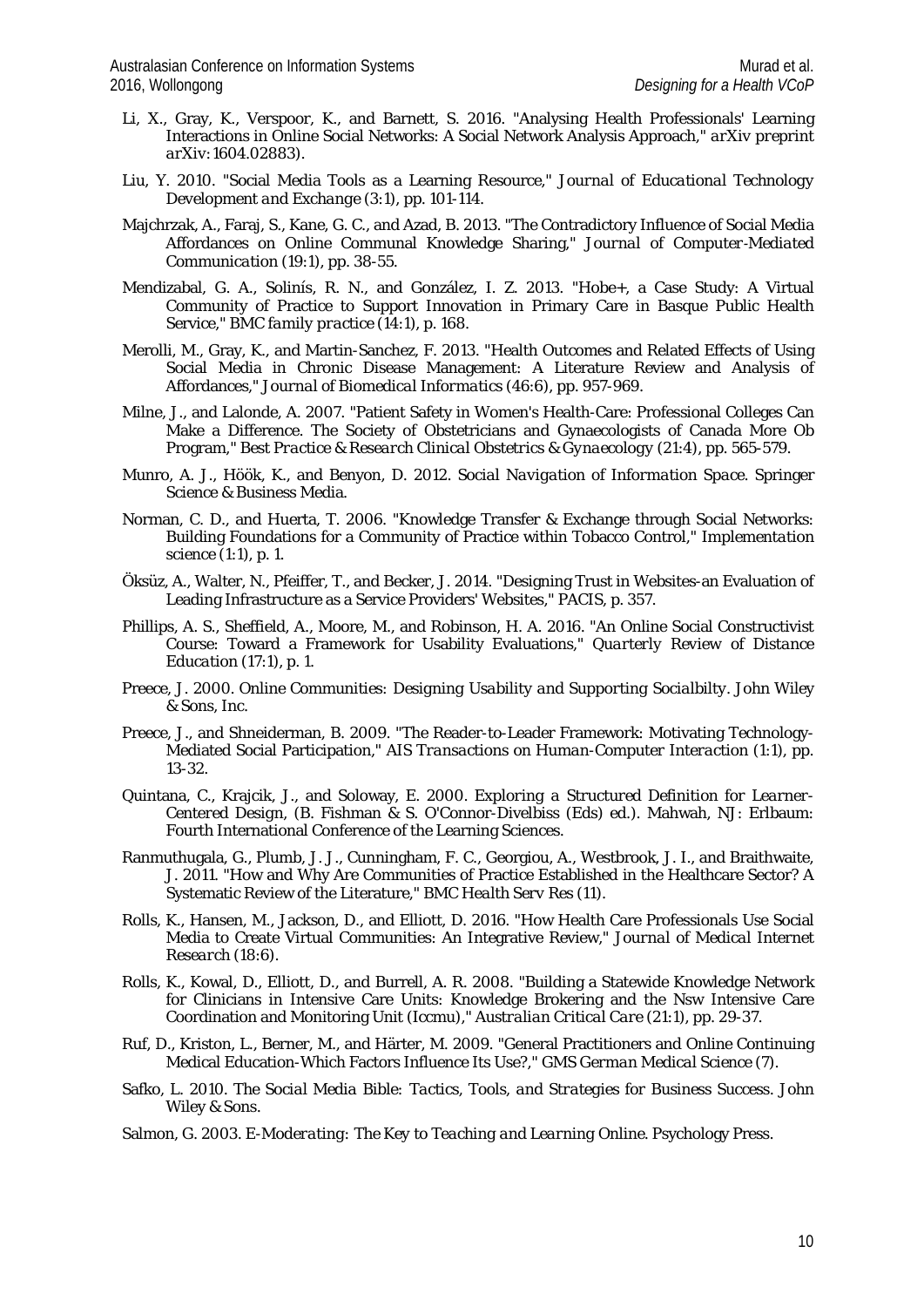- Sammel, A., Weir, K., and Klopper, C. 2014. "The Pedagogical Implications of Implementing New Technologies to Enhance Student Engagement and Learning Outcomes," *Creative Education* (5:2), p. 104.
- Sharma, S., Smith, A. F., Rooksby, J., and Gerry, B. 2006. "Involving Users in the Design of a System for Sharing Lessons from Adverse Incidents in Anaesthesia," *Anaesthesia* (61:4), pp. 350-354.
- Snyder, W. M., and Wenger, E. 2010. "Our World as a Learning System: A Communities-of-Practice Approach," in *Social Learning Systems and Communities of Practice*. Springer, pp. 107-124.
- Soloway, E., Guzdial, M., and Hay, K. 1994. "Learner-Centered Design: The Challenge for Hci in the 21st Century," *Interactions* (1:2), pp. 36-48.
- Soloway, E., Jackson, S. L., Klein, J., Quintana, C., Reed, J., Spitulnik, J., Stratford, S. J., Studer, S., Eng, J., and Scala, N. 1996. "Learning Theory in Practice: Case Studies of Learner-Centered Design," *Proceedings of the SIGCHI conference on Human factors in computing systems*: ACM, pp. 189-196.
- Sproull, L., and Arriaga, M. 2007. "Online Communities," in *Handbook of Computer Networks*. John Wiley & Sons, Inc., pp. 898-914.
- Stephanidis, C. 2001. "User Interfaces for All: New Perspectives into Human-Computer Interaction," *User Interfaces for All-Concepts, Methods, and Tools* (1), pp. 3-17.
- Thomas, A. U., Fried, G. P., Johnson, P., and Stilwell, B. J. 2010. "Sharing Best Practices through Online Communities of Practice: A Case Study," *Human resources for health* (8:1), p. 25.
- Tight, M. 2004. "Research into Higher Education: An a‐Theoretical Community of Practice?," *Higher Education Research & Development* (23:4), pp. 395-411.
- Toma, C. L. 2010. "Affirming the Self through Online Profiles: Beneficial Effects of Social Networking Sites," *Proceedings of the SIGCHI conference on human factors in computing systems*: ACM, pp. 1749-1752.
- Tunnecliff, J., Ilic, D., Morgan, P., Keating, J., Gaida, J. E., Clearihan, L., Sadasivan, S., Davies, D., Ganesh, S., and Mohanty, P. 2015. "The Acceptability among Health Researchers and Clinicians of Social Media to Translate Research Evidence to Clinical Practice: Mixed-Methods Survey and Interview Study," *Journal of medical Internet research* (17:5).
- Valaitis, R. K., Akhtar‐Danesh, N., Brooks, F., Binks, S., and Semogas, D. 2011. "Online Communities of Practice as a Communication Resource for Community Health Nurses Working with Homeless Persons," *Journal of Advanced Nursing* (67:6), pp. 1273-1284.
- Vygotsky, L. 1978. "Interaction between Learning and Development," *Readings on the development of children* (23:3), pp. 34-41.
- Wang, A. T., Sandhu, N. P., Wittich, C. M., Mandrekar, J. N., and Beckman, T. J. 2012. "Using Social Media to Improve Continuing Medical Education: A Survey of Course Participants," *Mayo Clinic Proceedings*: Elsevier, pp. 1162-1170.
- Wasko, M. M., and Faraj, S. 2005. "Why Should I Share? Examining Social Capital and Knowledge Contribution in Electronic Networks of Practice," *MIS quarterly*, pp. 35-57.
- Wearne, S., Greenhill, J., Berryman, C., Sweet, L., and Tietz, L. 2011. "An Online Course in Clinical Education: Experiences of Australian Clinicians," *Australian family physician* (40:12), p. 1000.
- Wenger, E. 1998. *Communities of Practice: Learning, Meaning and Identity*. Cambridge: Cambridge University Press.
- Wenger, E., McDermott, R. A., and Snyder, W. 2002. *Cultivating Communities of Practice: A Guide to Managing Knowledge*. Harvard Business Press.
- Wenger, E. C., and Snyder, W. M. 2000. "Communities of Practice: The Organizational Frontier," *Harvard business review* (78:1), pp. 139-146.
- Woo, Y., and Reeves, T. C. 2007. "Meaningful Interaction in Web-Based Learning: A Social Constructivist Interpretation," *The Internet and higher education* (10:1), pp. 15-25.